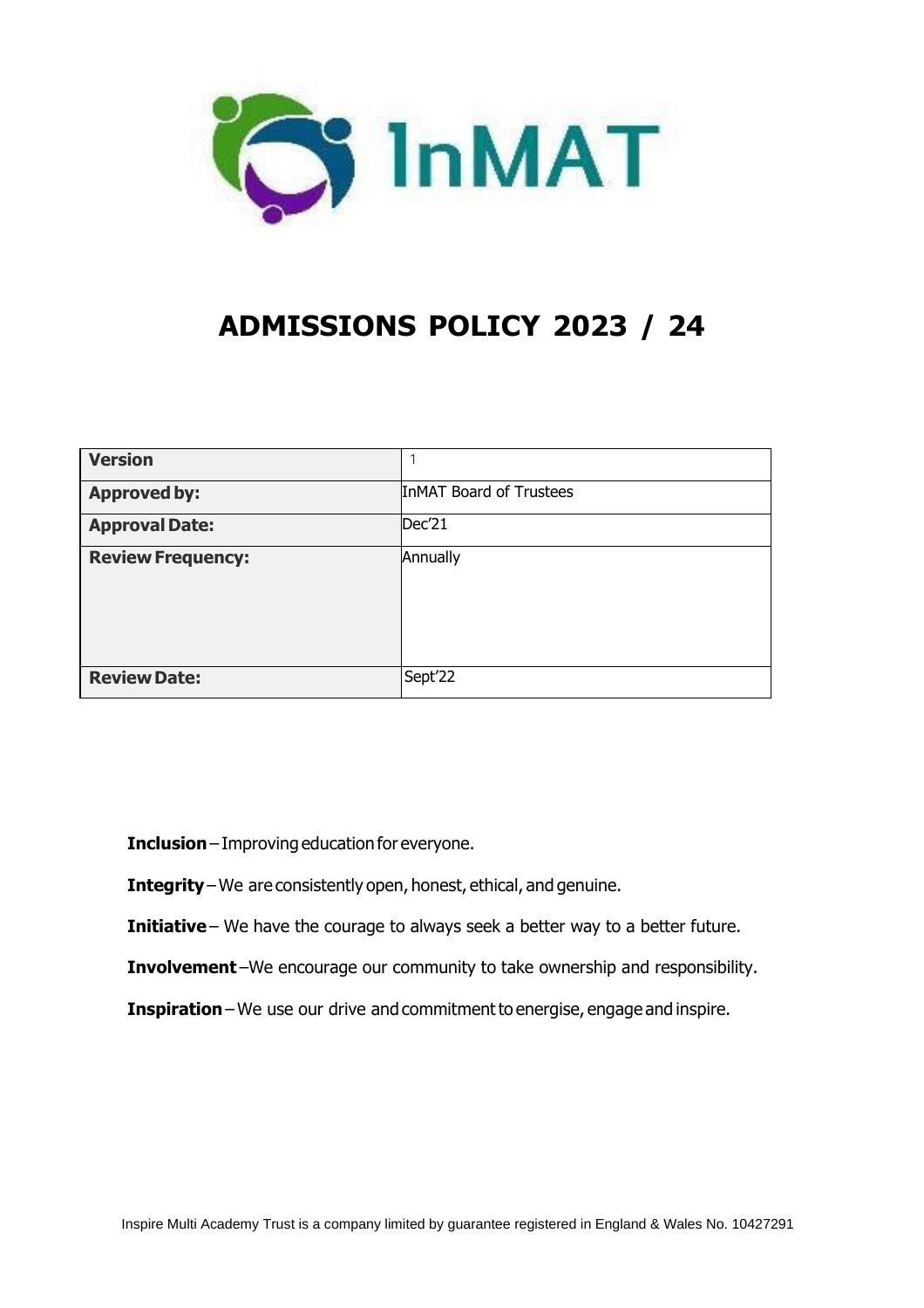

| <b>Revision</b> | Date                                                                                     | <b>Comments</b>                                |
|-----------------|------------------------------------------------------------------------------------------|------------------------------------------------|
| 22.11.2021      | Changes mainly reflect council split and dates. (in italics)                             |                                                |
|                 | 3. Update re NNC and WNC online application process                                      |                                                |
|                 | 5. Admissions have added an additional comment re definition of looked<br>after children |                                                |
|                 | 8. NCC and WNC - late application closing date has been updated                          |                                                |
|                 | 10.1 Summer born children's admission process update                                     |                                                |
|                 | 10.2 'General' requests for admission outside the normal age group (re phrased)          |                                                |
|                 | 11. In year admissions for NNC and WNC - process has been updated                        |                                                |
|                 | 13. The appeals process for NWC and WNC has been updated                                 |                                                |
|                 |                                                                                          | All appendices now read 'the local authority'. |
|                 |                                                                                          |                                                |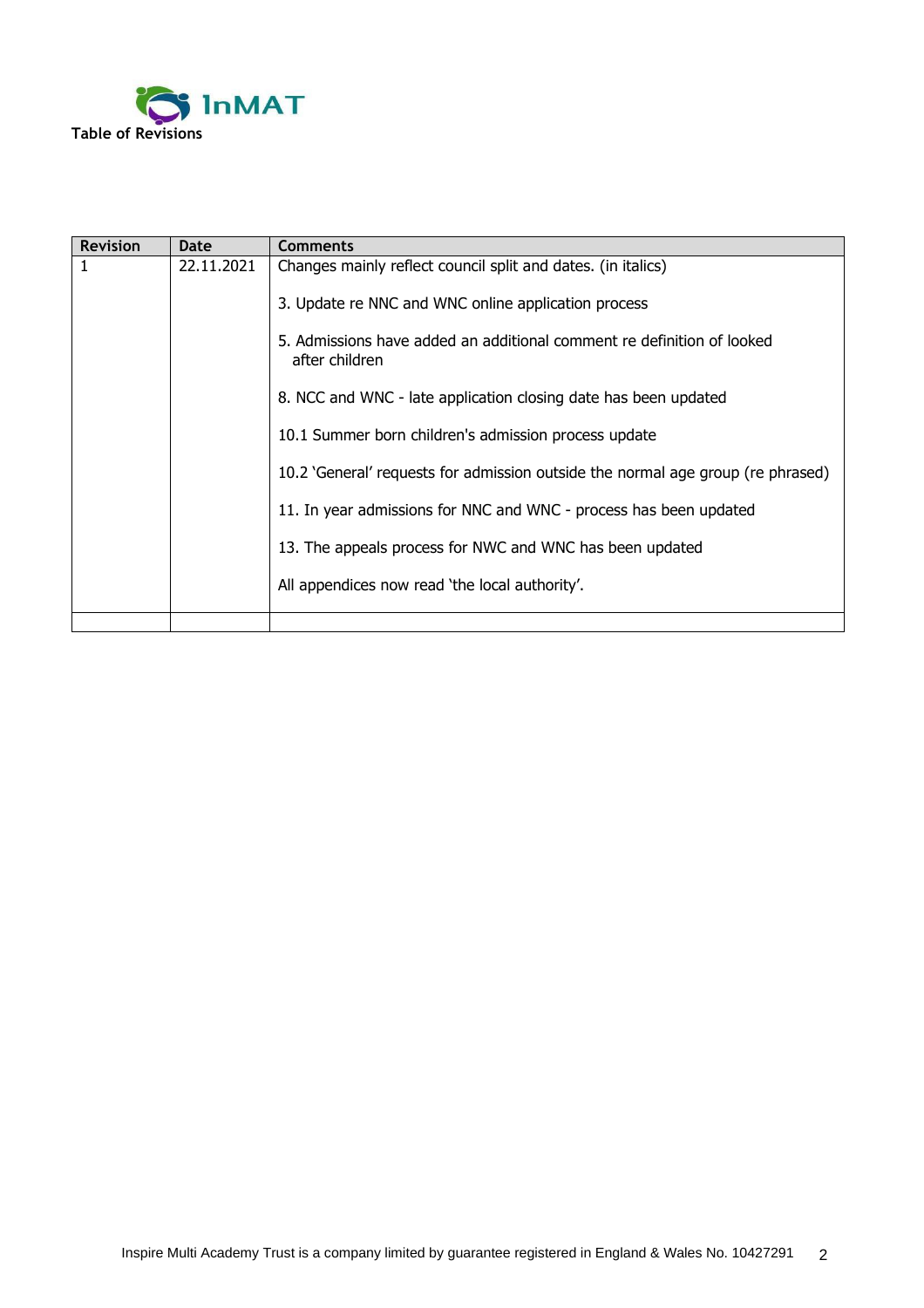

# **Contents**

| 10.1 Requests for admission outside the normal age group (Summer Born)<br>$\sim$ 6 |  |
|------------------------------------------------------------------------------------|--|
| 10.2 Requests for admission outside the normal age group (Not Summer Born) 1       |  |
|                                                                                    |  |
|                                                                                    |  |
|                                                                                    |  |
|                                                                                    |  |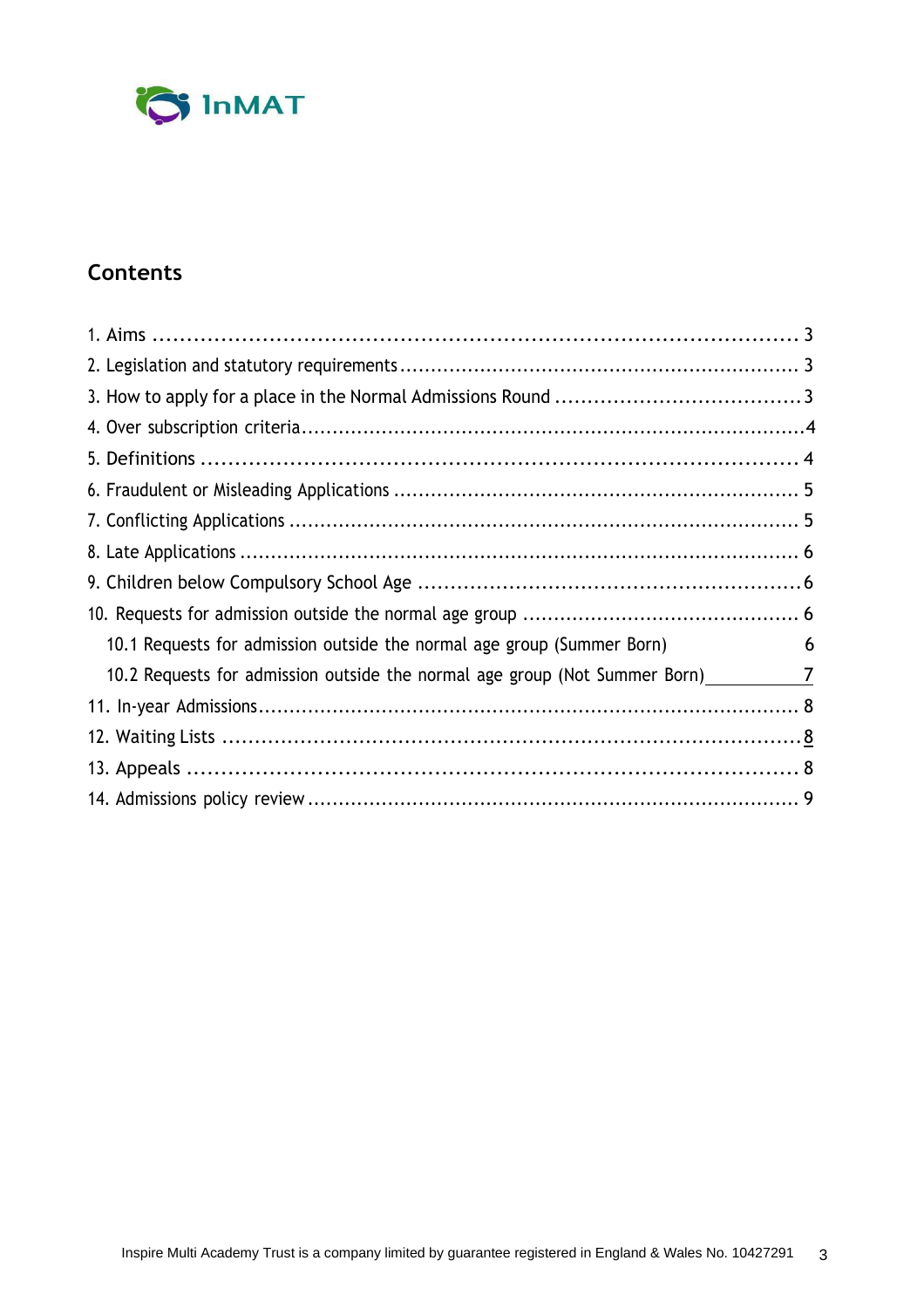

#### <span id="page-3-0"></span>**1. Aims**

This policy aims to:

- Set out the admission arrangement for all InMAT schools
- Set out the Trust's arrangements for allocating places to the pupils who apply
- Explain **how to appeal** against a decision not to offer your child a place

#### <span id="page-3-1"></span>**2. Legislation and statutory requirements**

This policy is based on the following advice from the Department for Education (DfE):

- School [Admissions](https://www.gov.uk/government/publications/school-admissions-code--2) Code
- School [Admission](https://www.gov.uk/government/publications/school-admissions-appeals-code) Appeals Code

As an academy, the school is required by its funding agreement to comply with these codes, andwith the law relating to admissions as set out in the School Standards and [Framework](http://www.legislation.gov.uk/ukpga/1998/31/contents) Act 1998.

A child reaches **compulsory school age** on the prescribed day following his or her fifth birthday(or on his or her fifth birthday if it falls on a prescribed day). The prescribed days are 31<sup>st</sup> December 31<sup>st</sup> March and 31st August.

#### <span id="page-3-2"></span>**3. How to apply for a place in the Normal Admissions Round**

The **normal admissions round** is the period during which parents/carers can apply for state- funded school places at the school's normal point of entry (Reception, Year 3, Year 7), using theCommon Application Form (CAF) provided by their home local authority.

Parents/carers should use the application form provided by their home local authority (regardlessof which local authority the schools are in). This form is used to express a preference for a minimum of 3 state-funded schools, in rank order.

Parents/carers will receive an offer for a school place directly from their local authority onNational Offer Day 16th April or the next working day

If you live in North Northamptonshire, please visit: Primary school places | North Northamptonshire [Council \(northnorthants.gov.uk\)](https://www.northnorthants.gov.uk/primary-school-places) to make your application.

If you live in West Northamptonshire, please visit Primary school places | West Northamptonshire [Council \(westnorthants.gov.uk\)](https://www.westnorthants.gov.uk/primary-school-places) to make your application.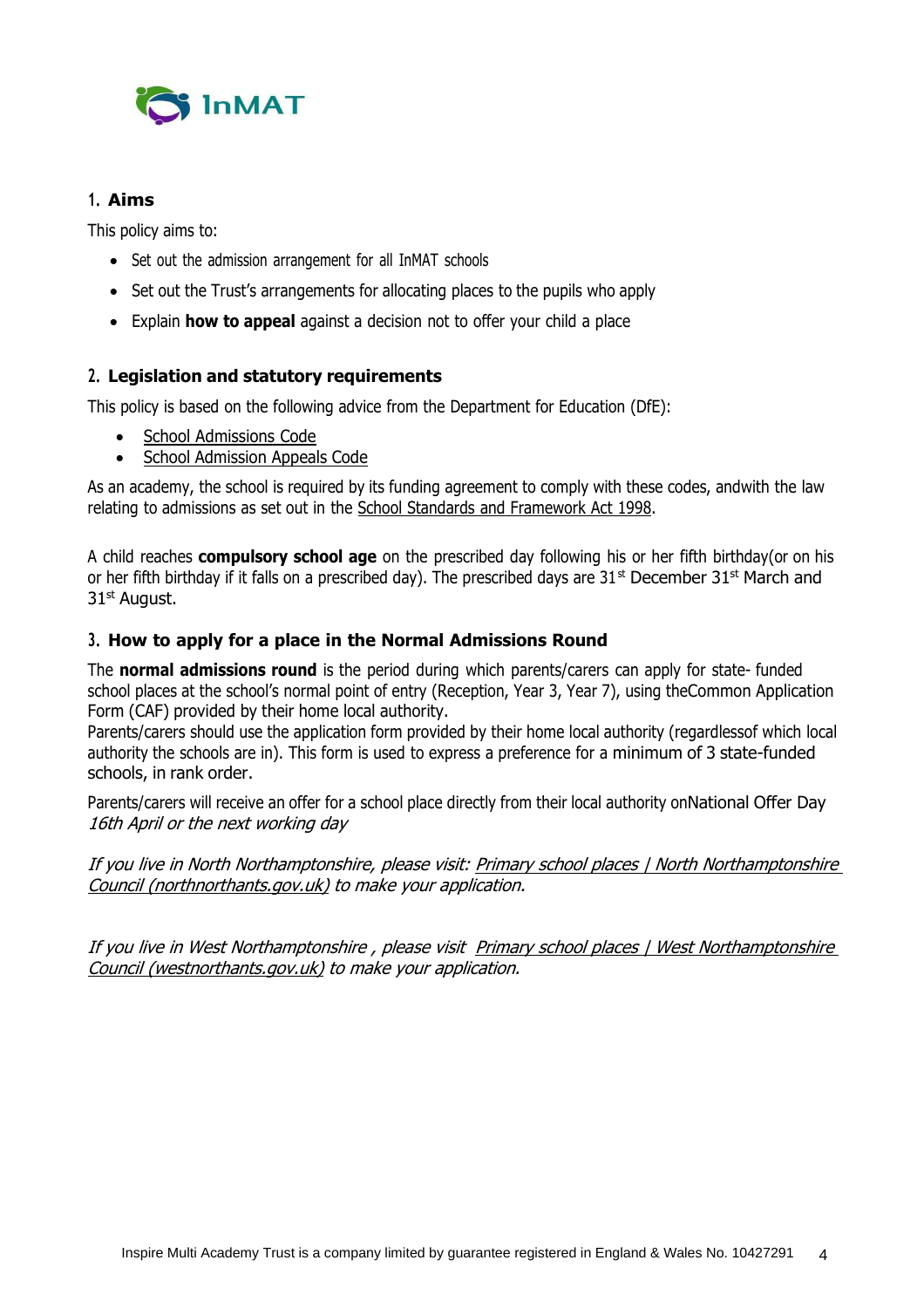

#### <span id="page-4-0"></span>**4. Oversubscription Criteria**

Where the number of applications for admission is greater than the published admission number, applications will be considered against the oversubscription criteria set out in the appendices attached for each of the Trust academies. After the admission pf pupils with an Education, Health and Care (EHC) plan which names the school as appropriate provision, the criteria will be appliedin the order in which they are set out in the individual schools Appendices.

Appendix 1 Hall Meadow Primary School Appendix 2 Kettering Park Junior Academy Appendix 3 Kettering Park Infant School Appendix 4 Wollaston Primary School Appendix 5 The Abbey Primary School Appendix 6 Falconers Hill Infants School Appendix 7 Standens Barn Primary School Appendix 8 Little Harrowden Primary SchoolAppendix 9 St James Infants School Appendix 10 Kingsley Primary School Appendix 11 Ashby Fields Primary School

#### **5. Definitions**

**Looked after children** are children who, at the time of making an application to a school, are:

- In the care of a local authority, or
- Being provided with accommodation by a local authority in exercise of its social servicesfunctions

**Previously looked after children** are children who were looked after, but ceased to be sobecause they:

- Were adopted under the Adoption Act 1976 or the Adoption and Children Act 2002, or
- Became subject to a child arrangements order, or
- Became subject to a special guardianship order

This includes children who appear (to the admission authority) to have been in state care outside of England and ceased to be in state care as a result of being adopted.

#### **Siblings:**

Siblings are defined in these arrangements as children who live as brother or sister. A sibling must be living at the same permanent address and as part of the same family unit (one or two parents plus children) to qualify under this criterion.

For school admissions purposes, the term siblings include:

- half-brothers and half-sisters
- Adopted children
- Children in foster care

Inspire Multi Academy Trust is a company limited by guarantee registered in England & Wales No. 10427291 5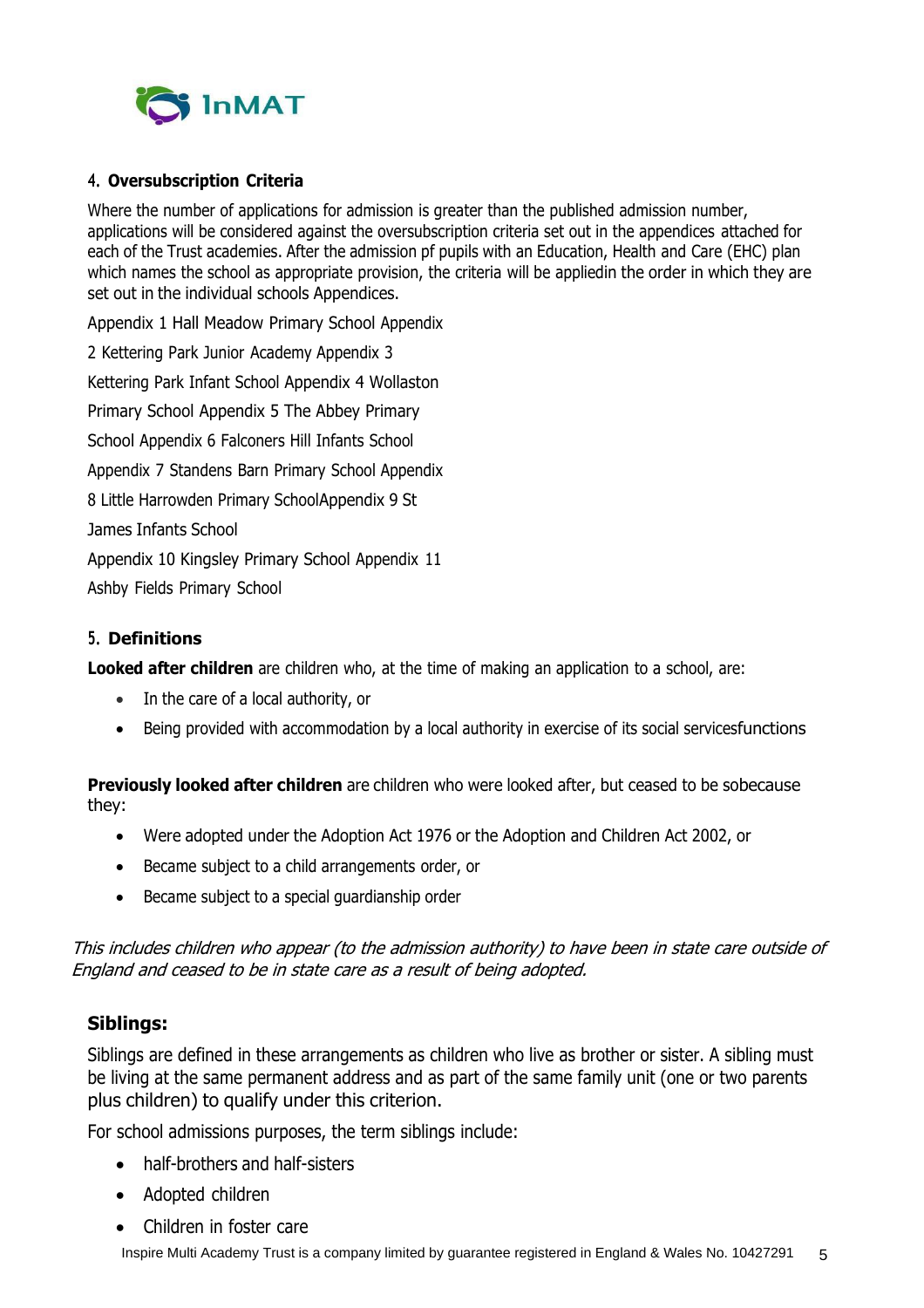

• Children living in the same family unit, even if they are not biological brothers and sisters for example when the parents are not married/in a civil relationship

Cousins are not regarded as siblings.

# **Multiple Birth Groups**

In the case of twins or other siblings from a multiple birth, if the last child to be admitted to a particular school is from a multiple birth group, all other children in the group will be offered places at the school, even if it means exceeding the Published Admission number.

In the case of siblings in the same year group, where there is only one place remaining, these too will be considered as one application.

#### **Home Address (Child's):**

The child's home address is defined as the address at which the child normally resides with their parent/carer on the closing date for applications.

If a child lives with parents who are separated, the home address will be treated as the place where the child sleeps for most of the school week (i.e. Sunday night – Thursday night inclusive)

If the child spends equal amounts of time at two addresses, the parents must agree which address they wish to be the child's main address before we can process the application.

Documentary evidence of ownership or rental agreement may be required together with proof of actual permanent residence at the property concerned. The Trust reserves the right to seek further documentary evidence to support your claim of residence. The Trust will withdraw any place allocated if the address is found to be false.

#### <span id="page-5-0"></span>**6. Fraudulent or Misleading Applications**

The admissions authority (or the LA processing an application on behalf of the admission authority) has the right to investigate any concerns we may have about an application and to withdraw the offer of a place if it is considered that there is evidence that an applicant has made afraudulent claim or provided misleading information.

# <span id="page-5-1"></span>**7. Conflicting Applications**

The LA can only process one application. Where more than one adult share parental responsibility and the if the adults live at different addresses, it is important that an agreement be reached on which schools to apply fore, prior to making the application.

If multiple applications are received for the same child with conflicting address and/or preferences,or the School Admissions Team is made aware of a dispute between two parents, all applications will be placed on hold and will **not** be processed until: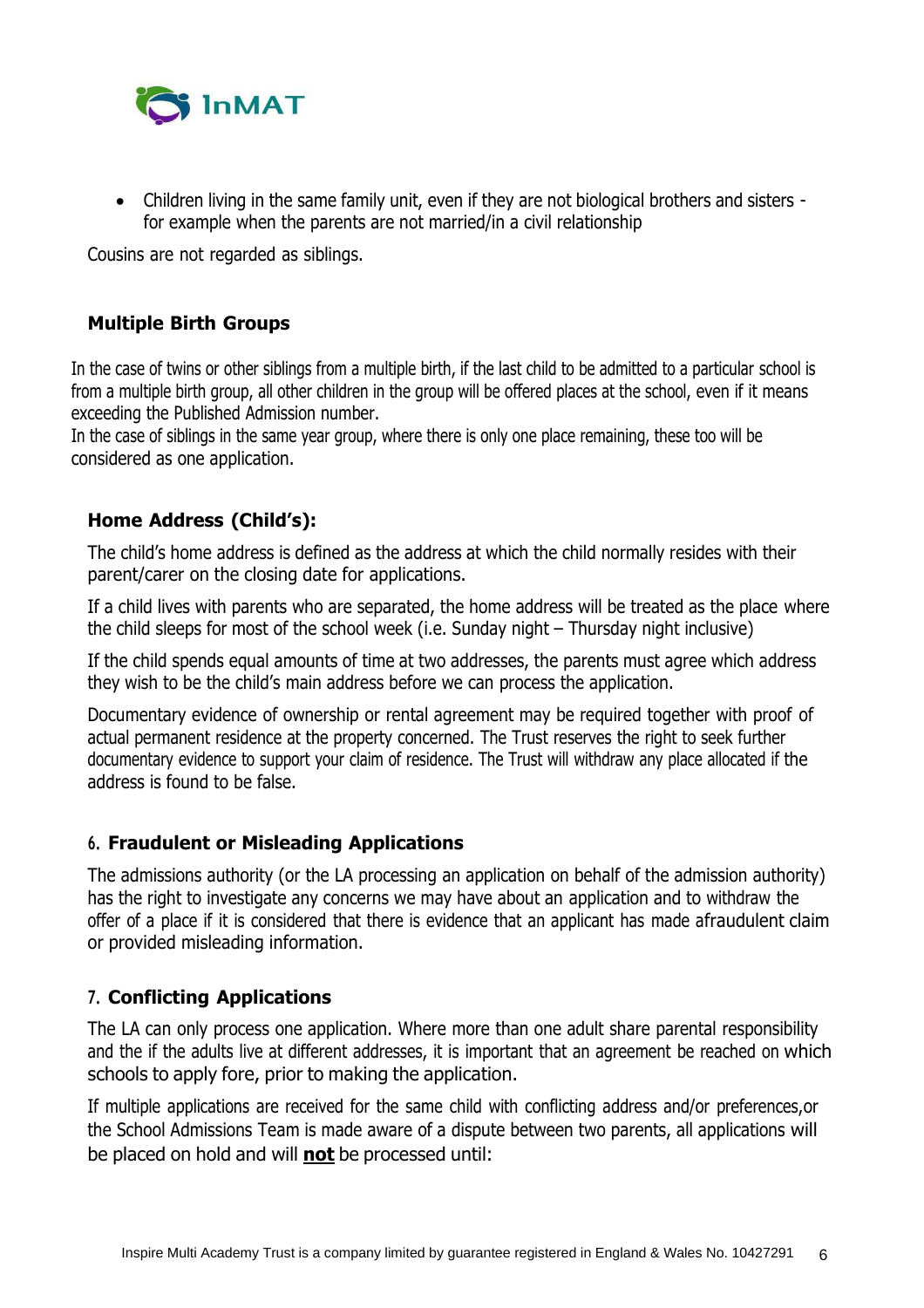

- a new single application is made, signed by all parties; or
- written agreement is provided from both parents indicating which application they haveagreed on; or
- a court order is provided confirming which parent's application carries precedence.

If no agreement can be made, parents are recommended to seek legal advice. If an agreement cannot be reached before the closing date, this may affect the chances of your child being allocateda place at your preferred school/s.

#### <span id="page-6-0"></span>**8. Late Applications**

Late applications are any common application forms (for the normal point of entry) received bythe local authority after its statutory closing date of 15 January (5pm). Late applicants will not receive an offer of a school place by the local authority on National Offer Day 16 April or the next working day.

Late applications will be processed in the subsequent rounds of allocations between May and July(for more details, refer to the local authority's composite prospectuses on the *North Northamptonshire Council (NNC)* and West Northamptonshire Council (WNC) websites).

#### <span id="page-6-1"></span>**9. Children below Compulsory School Age**

Where children below compulsory school age are offered a place at the school, they will beentitled to attend the school full-time in the September following their fourth birthday.

Parents/carers may defer their child's entry to the school until later in the school year but not beyond the point at which the child reaches compulsory school age, and not beyond the beginningof the final term of the school year the offer was made for.

Where the parents/carers wish, children may attend part-time until later in the school year butnot beyond the point at which they reach compulsory school age.

#### <span id="page-6-2"></span>**10. Requests for admission outside the normal age group**

#### <span id="page-6-3"></span>*10.1* **Requests for admission** to Reception **outside the normal age group (Summer Born)**

Parent(s)/carer(s) of summer born children who do not reach compulsory school age until a full year after they would normally start school may wish to delay their Reception application for a fullyear. Parents should make their application for a Reception place for their child's normal year of entry before the deadline of **5 p.m. on 15 January**. They should also, if possible, make their request for admission to their preferred schools out of the normal age group by the same date - **15 January**. This is to enable sufficient time for requests to be processed prior to National Offer Day 16 April 2023 or the next working day.

Parents should write to the school in the first instance and the request should be accompanied byreasons for such a request along with any additional evidence to support the request.

The admission authority will make a decision on the basis of the circumstances of each case and inthe best interests of the child concerned. This will include taking account of:

- the parent's/carer's views.
- information about the child's academic, social, and emotional development.
- where relevant, the child's medical history and the views of a medical professional.
- whether the child has previously been educated out of their normal age group.
- whether the child may naturally have fallen into a lower age group if it were not forbeing born prematurely.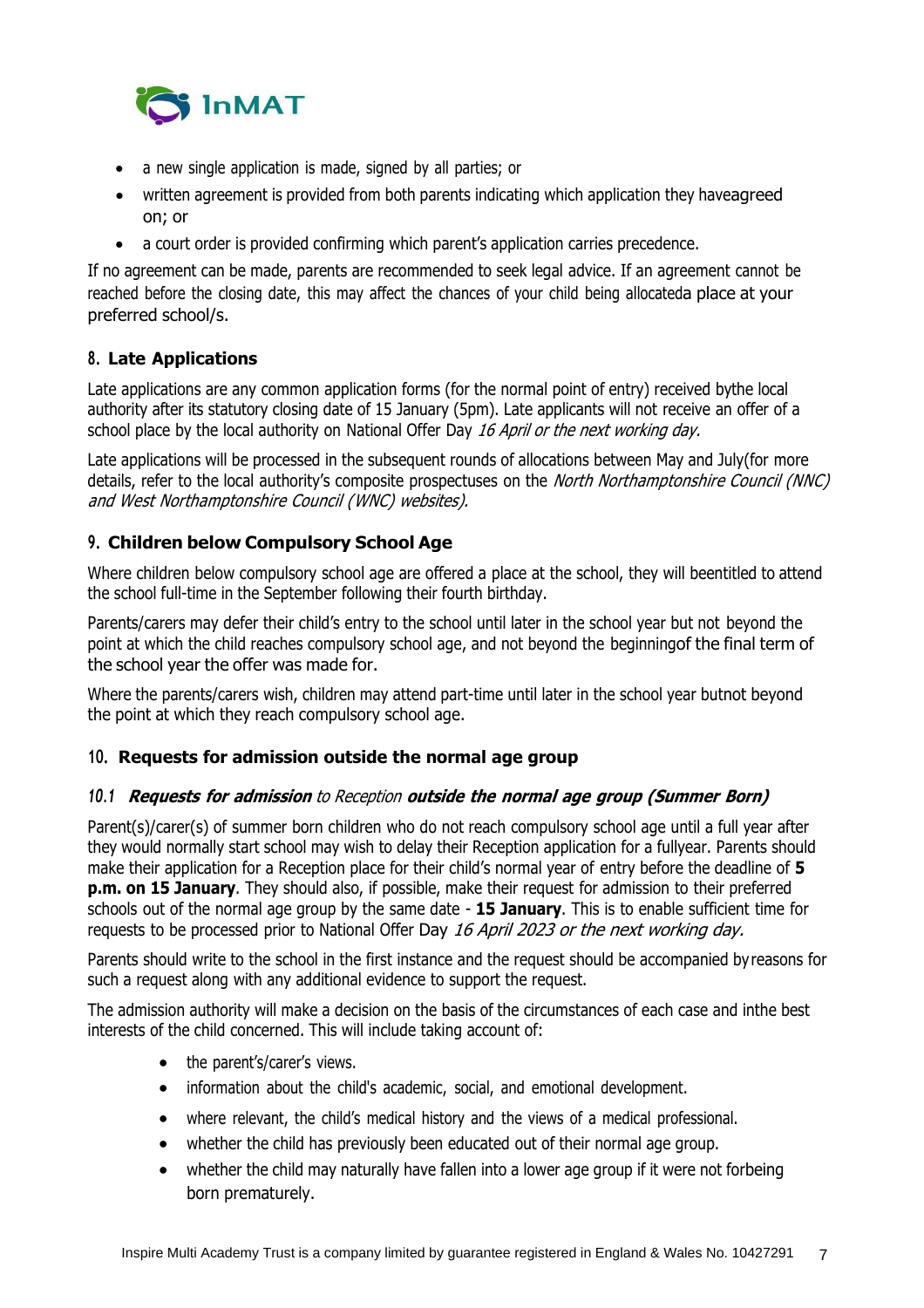

• the Head teacher's views.

#### **What happens next?**

The admission authority will inform the parents/carers of its decision on the Year group the childshould be admitted to when they have to start school (i.e., Reception or Year 1) and will set out clearly the reasons for their decision.

• If the Admissions Committee **agrees** to the parent's/carer's request to delay the application for a reception place, they will inform the local authority and the parents/carers will then need to make an application for a place in Reception in thenormal round of admissions in the following academic year.

**Please note** – in this following normal admissions round, if the school is oversubscribed, all applications (including delayed applications) for the School will be ranked in accordance with the school's oversubscription admission criteria. If the application is not successful, parents/carers willhave the right to appeal but, as the purpose of the appeals process is to consider whether a child should be admitted to a particular school, parents/carers do not have a right of appeal if they havebeen offered a place and it is not in the year group they would like;

• If the Admissions Committee does **not agree** to the application being deferred, there is **no right of appeal** against that decision and the parents/carers will need to make an application to the local authority for a place in Reception by 15 January if they have notdone so already or make an in-year application for a Year 1 place at the appropriate time.

#### <span id="page-7-0"></span>*10.2 General Requests* **for admission outside the normal age group**

Parents/carers may seek a place for their child out of their normal age group. A written request inwriting directly to the school in the first instance.

The Admission Authority of the school will consider the request and make a decision on the basis of the circumstances of each case and in the best interests of the child concerned. This will include taking account of:

- the parent's/carer's views.
- information about the child's academic, social and emotional development.
- where relevant, the child's medical history and the views of a medical professional.
- whether the child has previously been educated out of their normal age group.
- whether the child may naturally have fallen into a lower age group if it were not for beingborn prematurely.
- the views of the Head teacher at the school concerned.

The Admission Authority of the school MUST set out clearly for parents the reasons for theirdecision about the year group a child should be admitted to.

Parents/carers do not have a right to appeal if they are offered a place at the school, but it is notin their preferred age group.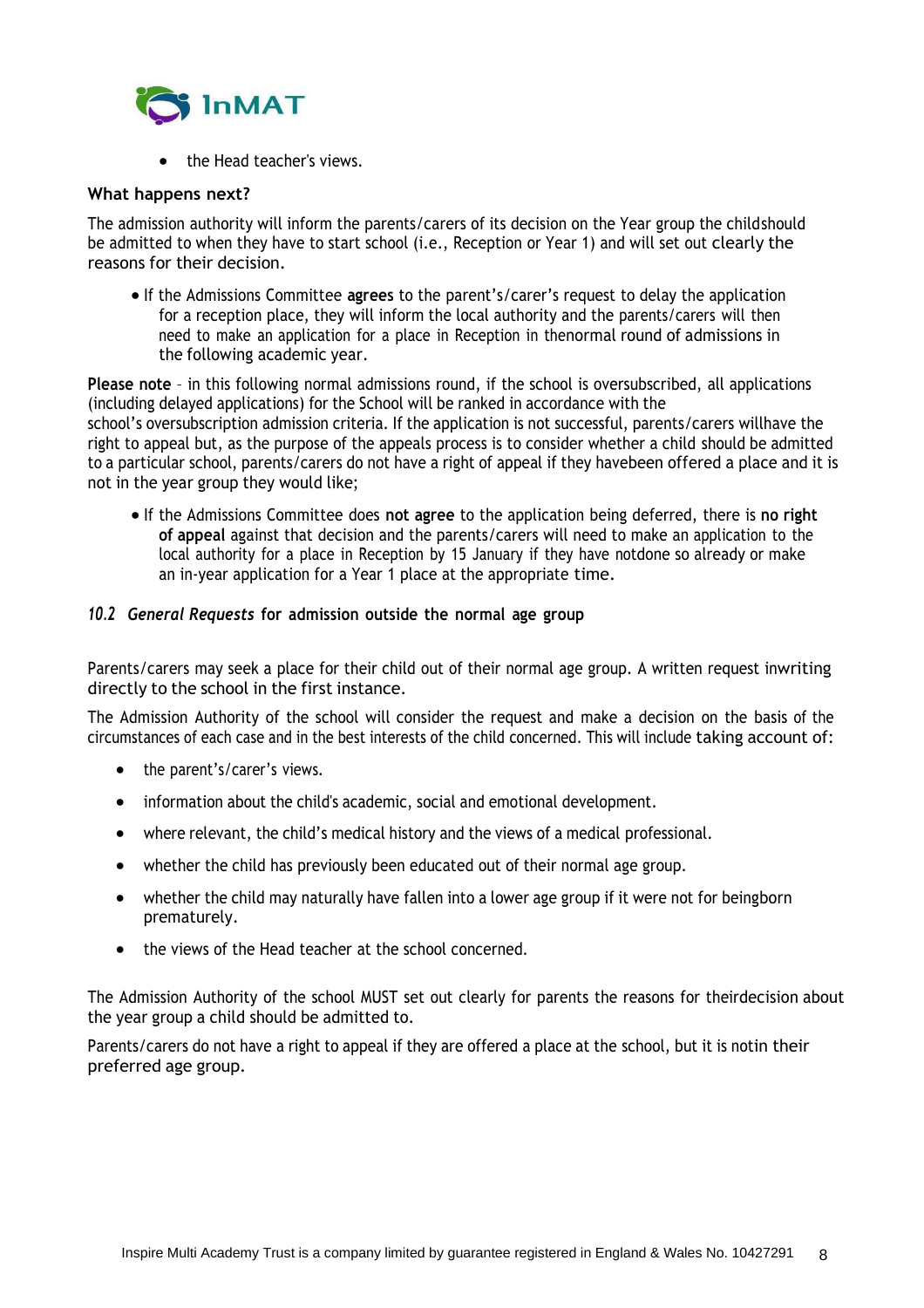

#### <span id="page-8-0"></span>**11. In-year Admissions**

An in-year admission refers to an application for a school place made during the school year or an application for admission to a school made at the start of the school year for any year group otherthan the normal year of entry.

If the school's published admission number has been reached in a child's year group, we will not beable to offer a place at the school. Parents/carers can ask for their child's name to be added to the waiting lists (see below for more information).

Applications for in-year admissions should be made online to the school's local authority on *the NNC* or WNC website:

To apply for a school located in the WNC area:

[Move school during the school year \(in-year\) | West Northamptonshire Council](https://www.westnorthants.gov.uk/move-school-during-school-year-year)  [\(westnorthants.gov.uk\)](https://www.westnorthants.gov.uk/move-school-during-school-year-year)

To apply for a school located in the NNC area:

Move school during the school year (in-year) | North Northamptonshire Council [\(northnorthants.gov.uk\)](https://www.northnorthants.gov.uk/move-school-during-school-year-year)

#### <span id="page-8-1"></span>**12. Waiting Lists**

Following an unsuccessful application, parents/carers can request that their child's name be placedon the waiting list.

Waiting Lists are held for all year groups by the LA

Waiting lists will be cleared at the end of each school term. If you wish your child's name to remain on the waiting list for the remainder of the academic year, you will need to inform theSchool Admissions team, in writing, by the start of each subsequent term (i.e.: during the Christmas and Easter breaks) to renew your interest.

When a place becomes available it will be filled by one of the pupils on the waiting list in accordance with the school's oversubscription criteria listed in the following appendices. Prioritywill not be given to children on the basis that they have been on the waiting list the longest andchildren being allocated places under the Fair Access Protocol will be given priority. A new application will be required for a new academic year.

#### <span id="page-8-2"></span>**13. Appeals**

If a parent/carer's application for a place at the school is unsuccessful, they will be informed why admission was refused and have the right of appeal against the decision not to offer their child a place at the school.

Parents/carers wishing to appeal should complete the online appeal form on the *website of the local authority* where the school is situated:

If parents/carers wish to submit supporting evidence after lodging their appeal, it should be e- mailed to [appealsteam@northamptonshire.gov.uk](mailto:appealsteam@northamptonshire.gov.uk) within 10 working days of the submission of theappeal.

Appeals must be lodged in writing, giving the reasons for appeal, by 16 May 2023. Appeals received after this date will still be heard, but there is no guarantee they will be heard before the end of the school year in which the application is made.

NB: For appeals concerning places not offered during the normal admissions roundthere is no deadline.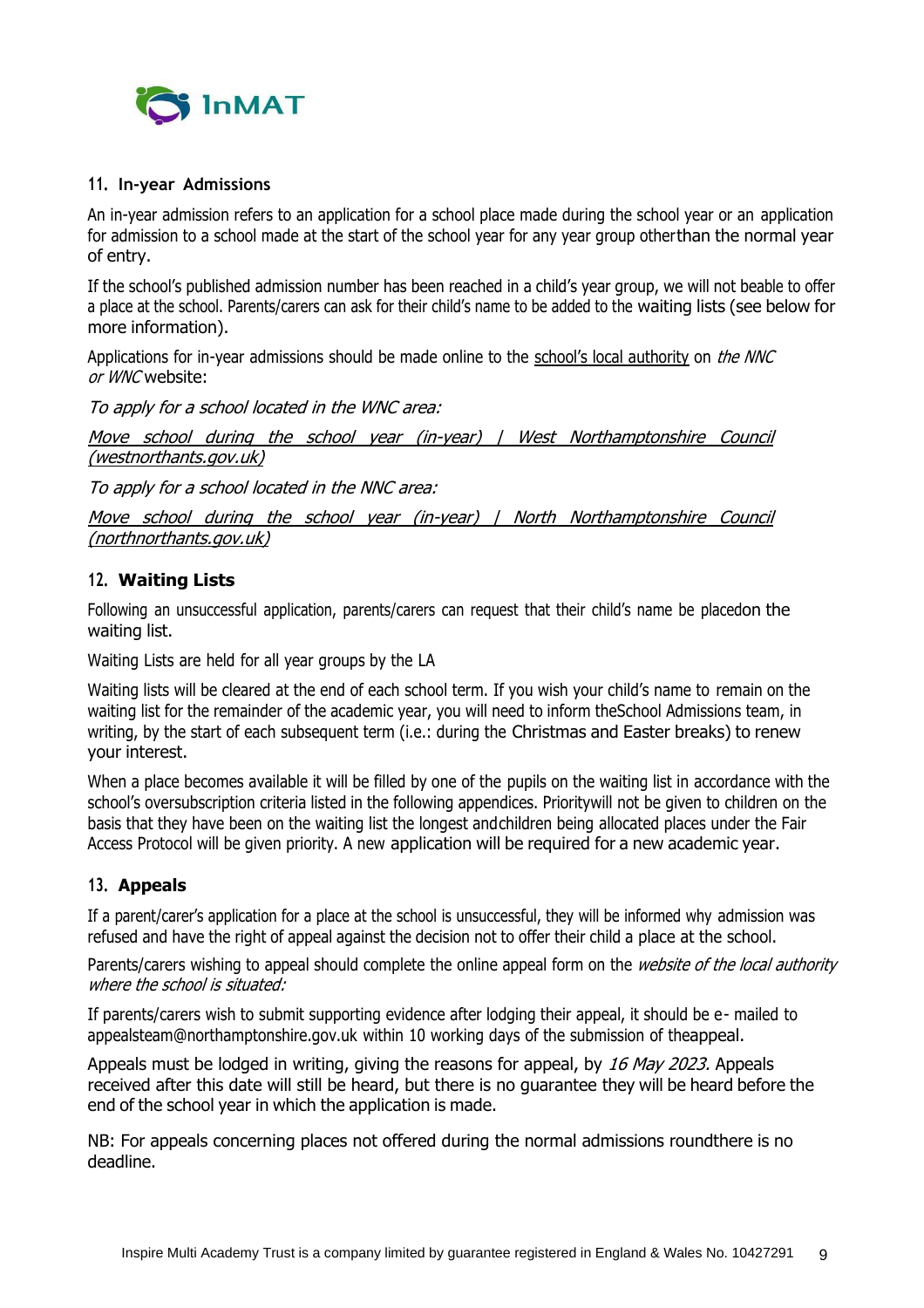

For more information and to complete the form:

If you wish to appeal against the decision not to offer your child a place at a NET school located in *North Northants, visit:*

*[Appeal a school place | North Northamptonshire Council \(northnorthants.gov.uk\)](https://www.northnorthants.gov.uk/school-admissions/appeal-school-place) – if the school you wish to* 

*If you wish to appeal against the decision not to offer your child a place at a NET school located in West Northants, visit:*

*[Appeal a school place | West Northamptonshire Council \(westnorthants.gov.uk\)](https://www.westnorthants.gov.uk/school-admissions/appeal-school-place)*

#### <span id="page-9-0"></span>**14. Admissions policy review**

This policy will be reviewed and approved by the Full Governing Body/Academy Trust annually.

#### **Consultation:**

When changes are proposed to the school's admission arrangements, the governing body/academy trust **must** consult on their admission arrangements (including any supplementary information form) that will apply for admission applications the following school year. Where the admission arrangements have not changed from the previous year there is no requirement to consult, subject to the requirement that admission authorities **must** consult on their admission arrangements at least once every 7 years, even if there have been no changes during that period.

#### **Determination:**

All admission authorities **must** determine (i.e. formally agree) admission arrangements every year, even if they have not changed from previous years and a consultation has not been required. Admission authorities **must** determine admission arrangements by **28 February** in the determination year.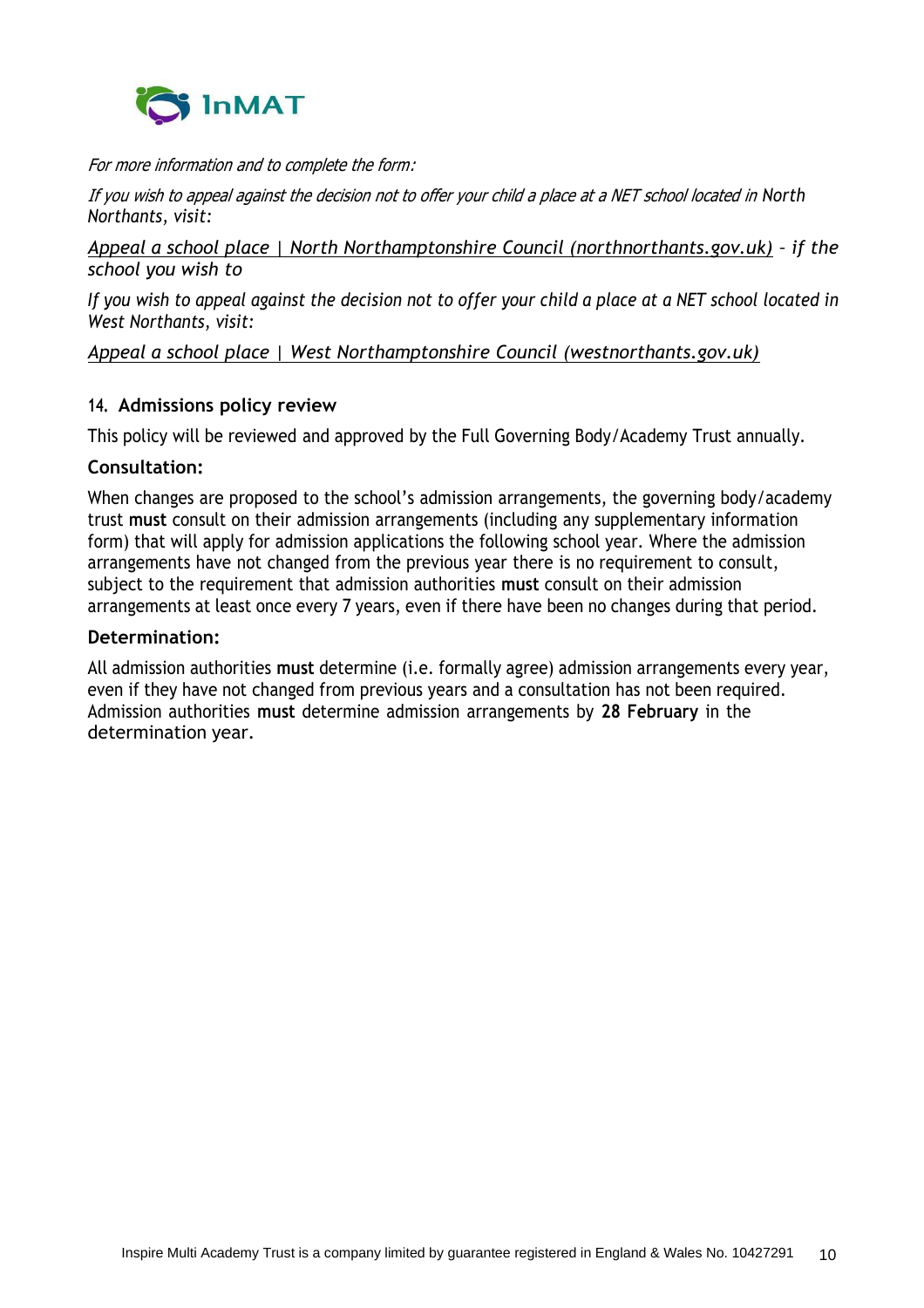



# **APPENDIX 1 – Hall Meadow Primary School**

# **Oversubscription Admission Criteria**

Admission Number - The school has an agreed Published Admission Number (PAN) of 30children for entry in Reception.

Places will first be allocated to children who have an Education, Health Care (EHC) Plan thatnames the school as offering the appropriate provision.

Where there are more applications for places than there are places available, priority will be givenin the following order:

- **1.** Looked after children and all previously looked after children.
- **2.** Children of staff at the school, in either or both of the following circumstances:
	- Where the member of staff has been employed at the school for two or more years at the time which the application for admission to the school is made, and/or
	- The member of staff is recruited to fill a vacant post for which there is a demonstrable skills shortage.
- **3.** Children with a brother or sister continuing at the school at the time of admission of the child.
- **4.** Children who live in the defined area.
- **5.** Other children.

# **Allocation to PAN**

If the admission number is exceeded within any criterion, priority will be given to those who live closest to the school. Distances are measured on a straight-line basis from the address point of the child's home address to the address point of the school *using the local authority's* Geographical Information System.

#### **Tiebreaker**

If two or more applications cannot otherwise be separated and there is only one place available, a random allocation process will be used to determine who should be allocated the place.

# **Defined Area (also known as linked or designated area/village):**

The defined area for Hall Meadow Primary School is:

Houses that are within the Leisure Village development between the A14 to the south, Northampton Road to the east of the development and the railway line to the west.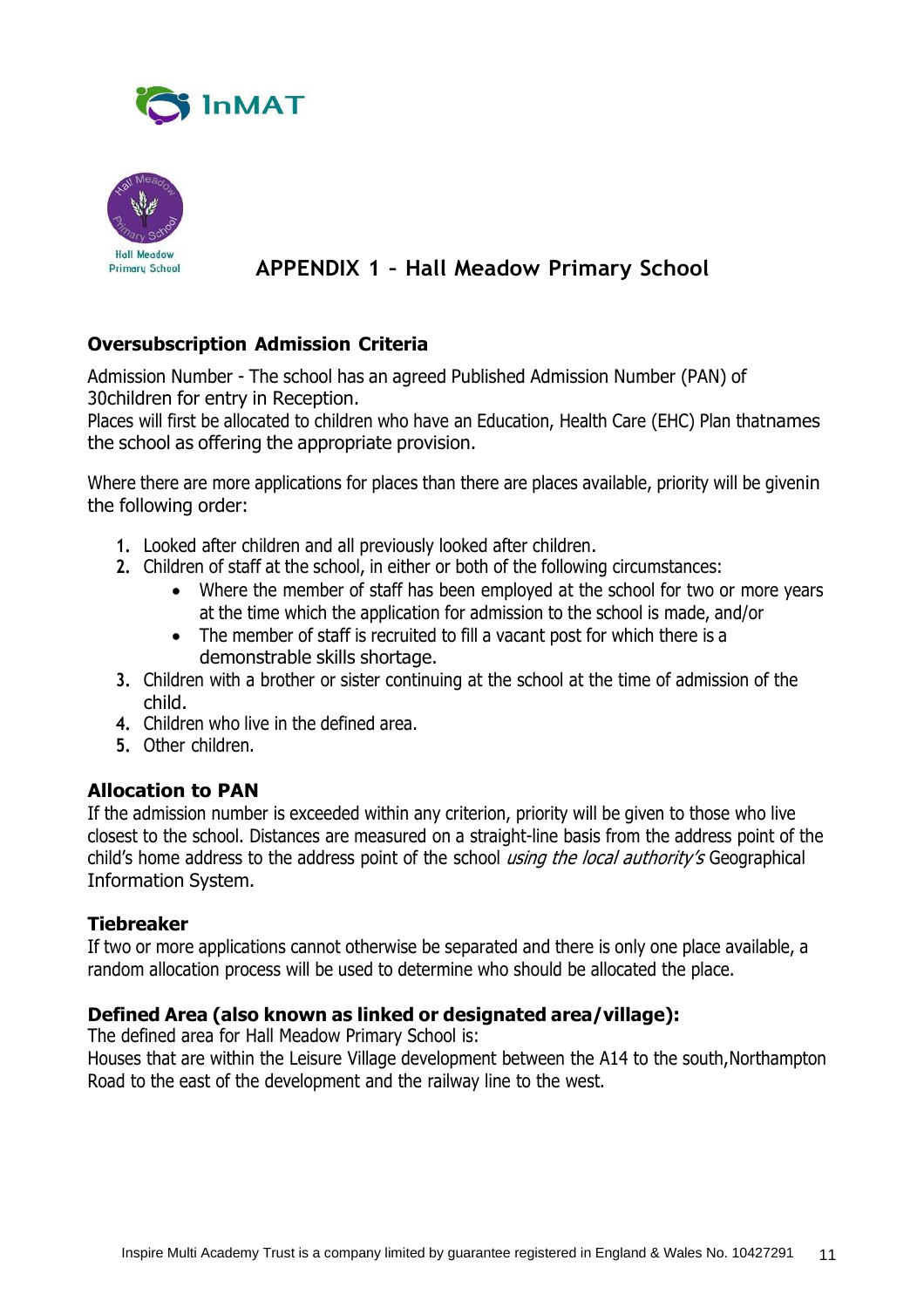



# **APPENDIX 2 – Kettering Park Junior Academy**

# **Oversubscription Admission Criteria**

Admission Number - The school has an agreed Published Admission Number (PAN) of 90children for entry in Year 3.

Places will first be allocated to children who have an Education, Health Care (EHC) Plan thatnames the school as offering the appropriate provision.

Where there are more applications for places than there are places available, priority will be givenin the following order:

- **1.** Looked after children and all previously looked after children.
- **2.** Children of staff at the school, in either or both of the following circumstances:
	- Where the member of staff has been employed at the school for two or more years at the time which the application for admission to the school is made, and/or
	- The member of staff is recruited to fill a vacant post for which there is a demonstrable skills shortage.
- **3.** Children with a brother or sister continuing at the school or the linked infant school (Kettering Park Infants) at the time of admission of the child.
- **4.** Children who attend the linked infant school Kettering Park Infants
- **5.** Children who live closer to the preferred school than any other school.
- **6.** Other children.

# **Allocation to PAN**

If the admission number is exceeded within any criterion, priority will be given to those who live closest to the school. Distances are measured on a straight-line basis from the address point of the child's home address to the address point of the school using *the local authority's* Geographical Information System.

# **Tiebreaker**

If two or more applications cannot otherwise be separated and there is only one place available, a random allocation process will be used to determine who should be allocated the place.

#### **Any Other School**

For applications for Year 3 made as part of the coordinated scheme, "Any other school" meansany other Junior school. For in-year applications, "any other school" means any school with an equivalent year group".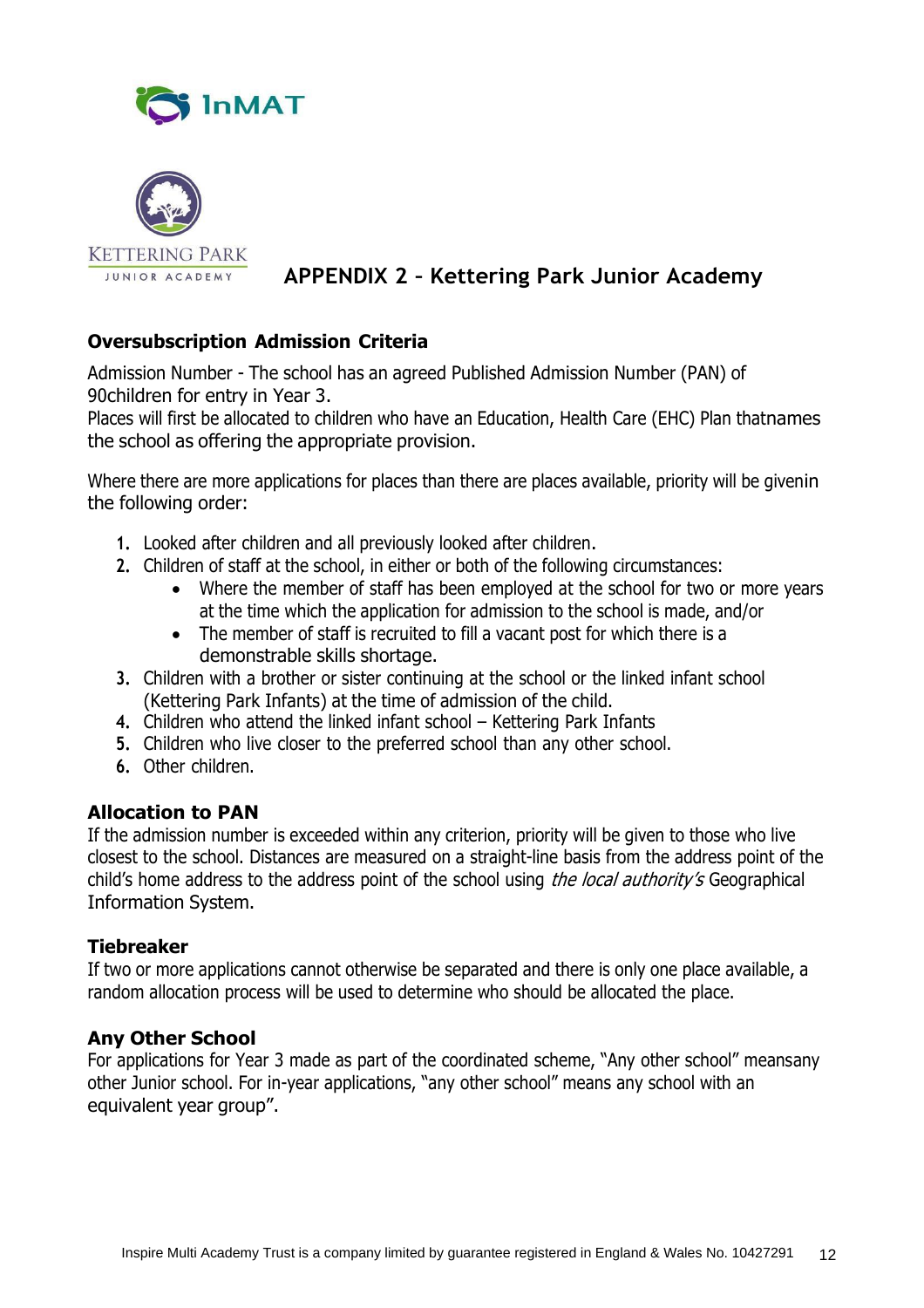



# **APPENDIX 3 – Kettering Park Infant Academy**

# **Oversubscription Admission Criteria**

Admission Number - The school has an agreed Published Admission Number (PAN) of 90 children for entry in reception.

Places will first be allocated to children who have an Education, Health Care (EHC) Plan thatnames the school as offering the appropriate provision.

Where there are more applications for places than there are places available, priority will be givenin the following order:

- **1.** Looked after children and all previously looked after children.
- **2.** Children of staff at the school, in either or both of the following circumstances:
	- Where the member of staff has been employed at the school for two or more years at the time which the application for admission to the school is made, and/or
	- The member of staff is recruited to fill a vacant post for which there is a demonstrable skills shortage.
- **3.** Children with a brother or sister continuing at the school or the linked Junior school Kettering Park Junior
- **4.** Children who live closer to the preferred school than any other school
- **5.** Other children

# **Allocation to PAN**

If the admission number is exceeded within any criterion, priority will be given to those who live closest to the school. Distances are measured on a straight-line basis from the address point of the child's home address to the address point of the school using *the local authority's* Geographical Information System

#### **Tie-break**

If two or more applications cannot otherwise be separated and there is only one place available, a random allocation process will be used to determine who should be allocated the place.

# **Any Other School**

Any other school refers to all Primary and Infant schools for applications for Reception throughout the coordinated scheme and all nearby schools with an equivalent age group for Inyear applications.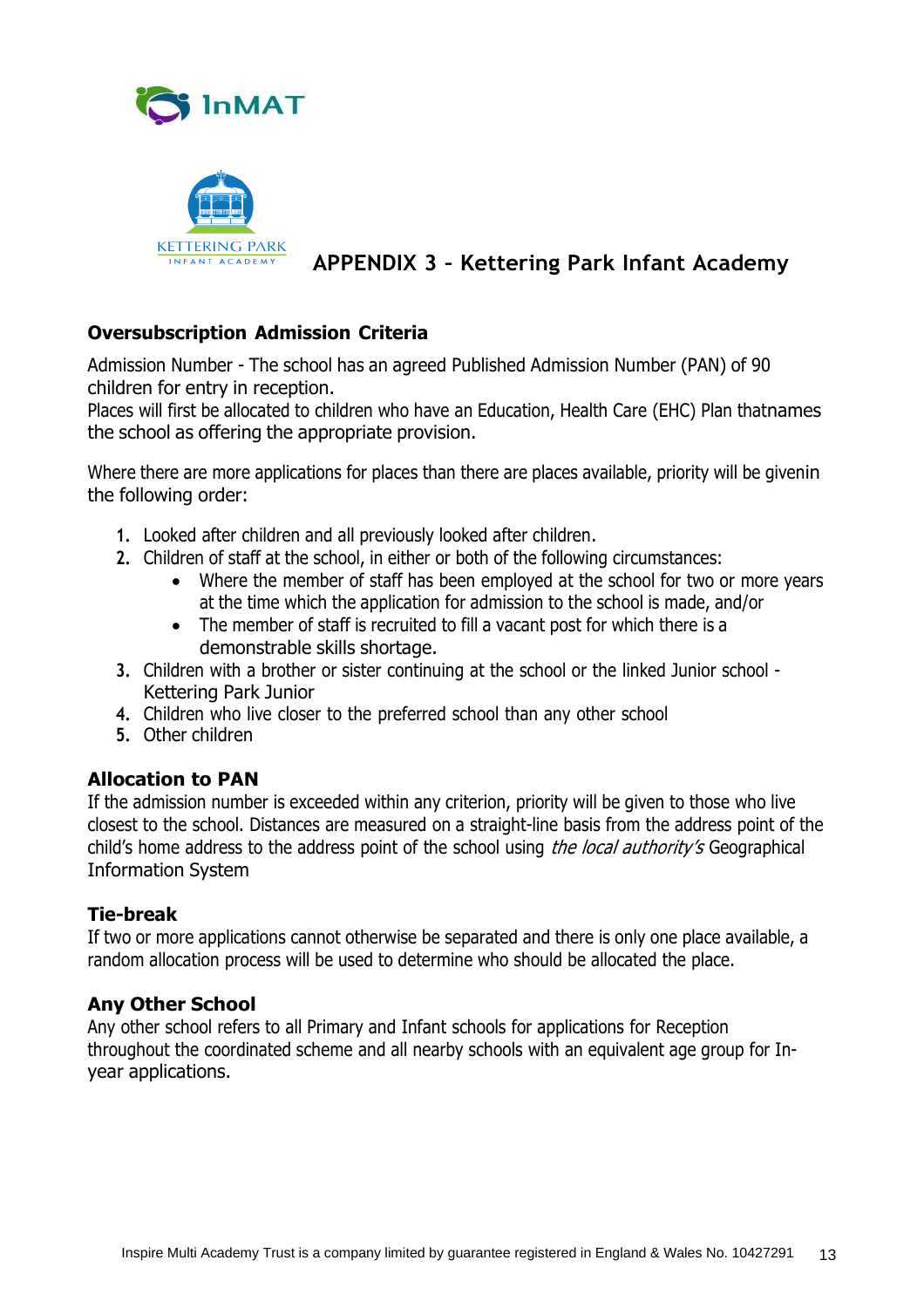



# **APPENDIX 4 – Wollaston Primary School**

# **Oversubscription Admission Criteria**

Admission Number - The school has an agreed Published Admission Number (PAN) of 60children for entry in Reception.

Places will first be allocated to children who have an Education, Health Care (EHC) Plan thatnames the school as offering the appropriate provision.

Where there are more applications for places than there are places available, priority will be givenin the following order:

- **1.** Looked after children and all previously looked after children.
- **2.** Children of staff at the school, in either or both of the following circumstances:
	- Where the member of staff has been employed at the school for two or more years at the time which the application for admission to the school is made, and/or
	- The member of staff is recruited to fill a vacant post for which there is a demonstrable skills shortage.
- **3.** Children with a brother or sister continuing at the school at the time of admission of the child.
- **4.** Children who live in the defined area.
- **5.** Other children.

# **Allocation to PAN**

If the admission number is exceeded within any criterion, priority will be given to those who live closest to the school. Distances are measured on a straight-line basis from the address point of the child's home address to the address point of the school using *the local authority's* Geographical Information System.

# **Tiebreaker**

If two or more applications cannot otherwise be separated and there is only one place available, a random allocation process will be used to determine who should be allocated the place.

# **Defined Area (also known as linked or designated area/village):**

The defined area for Wollaston Primary School is Wollaston and Strixton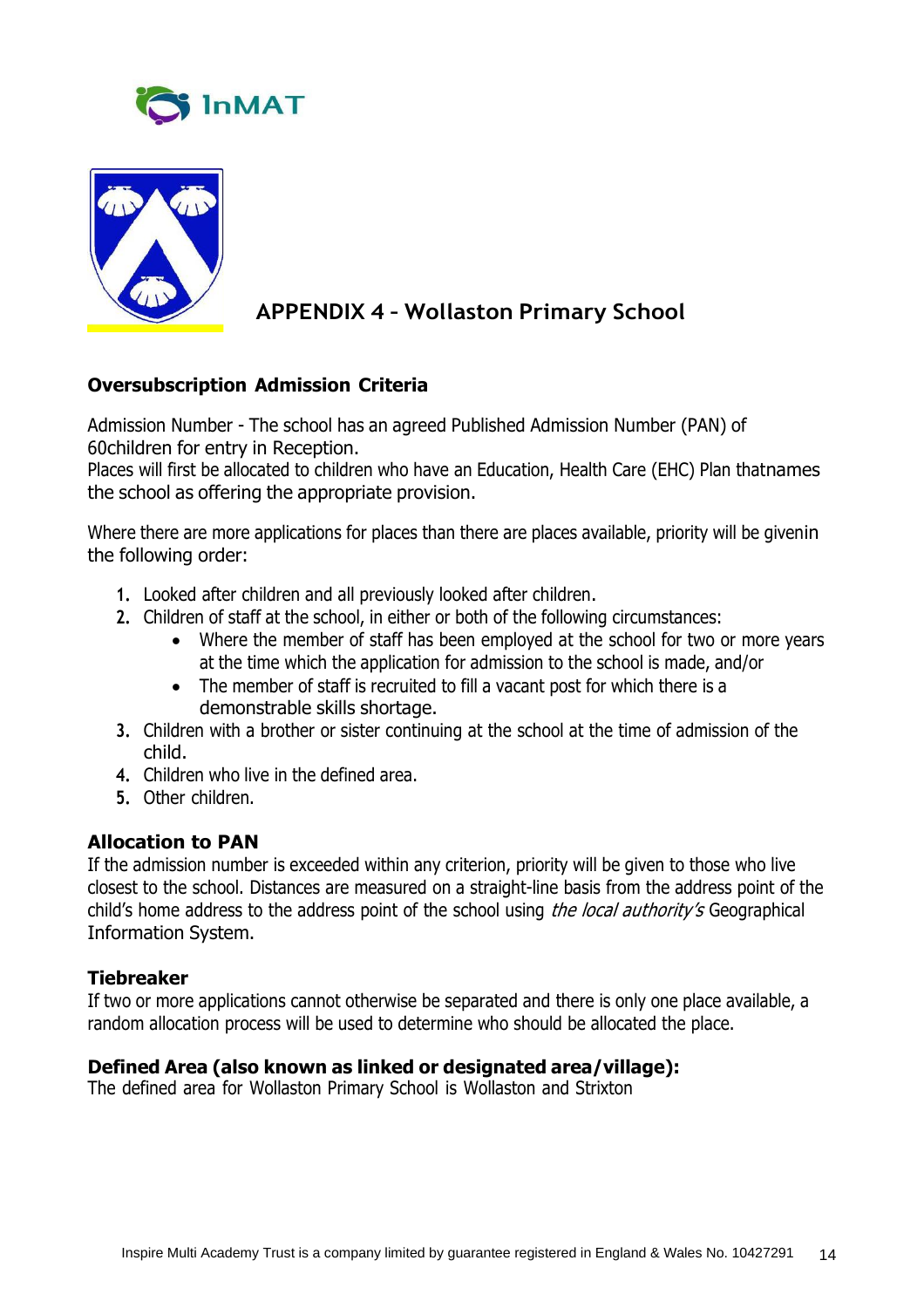



# **APPENDIX 5 – The Abbey Primary School**

# **Oversubscription Admission Criteria**

Admission Number - The school has an agreed Published Admission Number (PAN) of 60children for entry in Reception.

Places will first be allocated to children who have an Education, Health Care (EHC) Plan that names the school as offering the appropriate provision.

Where there are more applications for places than there are places available, priority will be givenin the following order:

- **1.** Looked after children and all previously looked after children.
- **2.** Children of staff at the school, in either or both of the following circumstances:
	- Where the member of staff has been employed at the school for two or more years at the time which the application for admission to the school is made, and/or
	- The member of staff is recruited to fill a vacant post for which there is a demonstrable skills shortage.
- **3.** Children with a brother or sister continuing at the school at the time of admission of the child.
- **4.** Children who live closer to the preferred school than any other Primary school.
- **5.** Other children.

# **Allocation to PAN**

If the admission number is exceeded within any criterion, priority will be given to those who live closest to the school. Distances are measured on a straight-line basis from the address point of the child's home address to the address point of the school using the local authority's Geographical Information System.

#### **Tiebreaker**

If two or more applications cannot otherwise be separated and there is only one place available, a random allocation process will be used to determine who should be allocated the place.

# **Any Other School**

Any other school refers to all Primary and Infant schools for applications for Reception throughout the coordinated scheme and all nearby schools with an equivalent age group for Inyear applications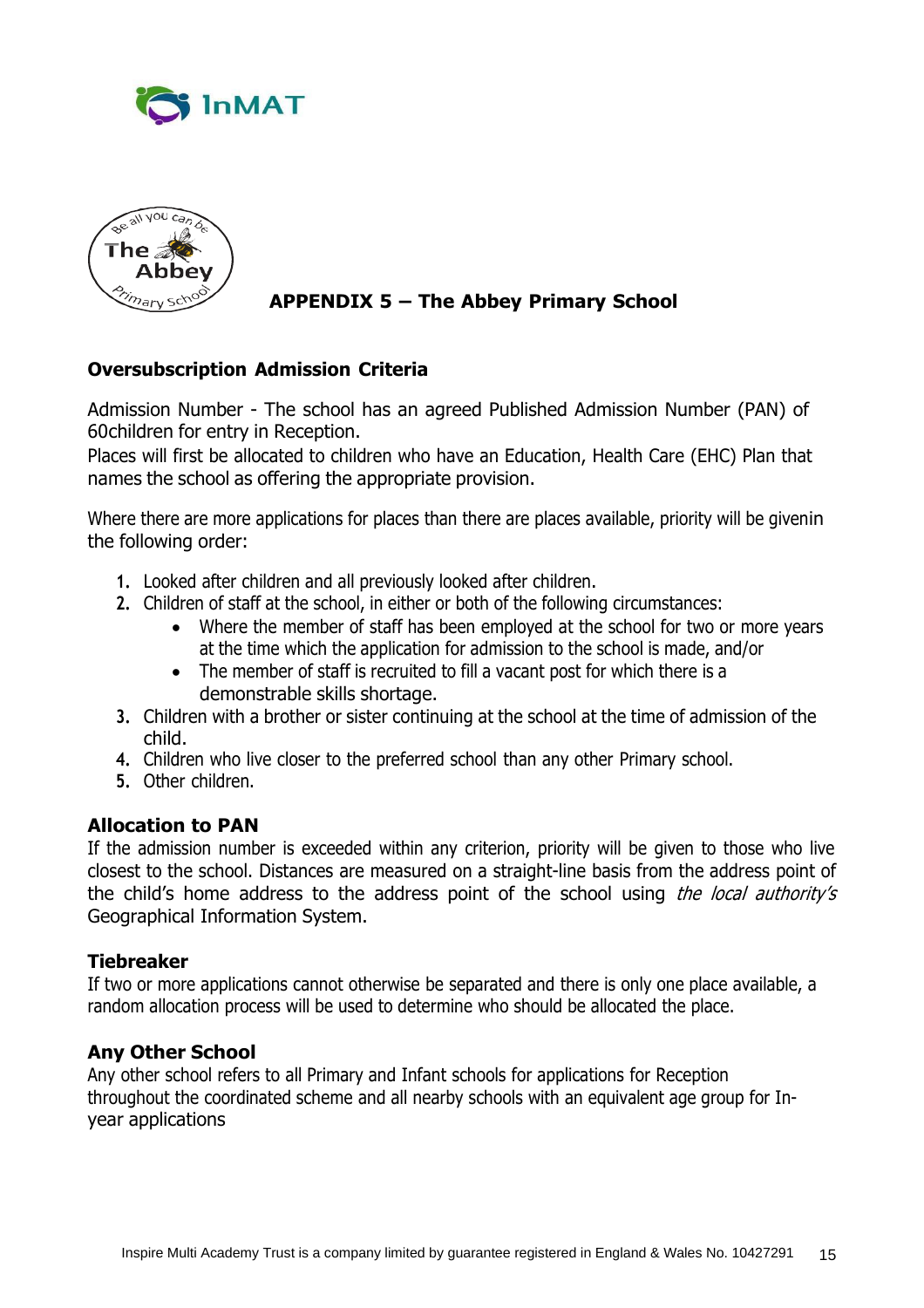



# **APPENDIX 6 – Falconers Hill Infant School**

# **Oversubscription Admission Criteria**

Admission Number - The school has an agreed Published Admission Number (PAN) of 60children for entry in Reception.

Places will first be allocated to children who have an Education, Health Care (EHC) Plan that names the school as offering the appropriate provision.

Where there are more applications for places than there are places available, priority will be givenin the following order:

- **1.** Looked after children and all previously looked after children.
- **2.** Children of staff at the school, in either or both of the following circumstances:
	- Where the member of staff has been employed at the school for two or more years at the time which the application for admission to the school is made, and/or
	- The member of staff is recruited to fill a vacant post for which there is a demonstrable skills shortage.
- **3.** Children with a brother or sister continuing at the school or Falconers Hill Academy at the time of admission of the child.
- **4.** Children who live closer to the preferred school than any other school.
- **5.** Other children.

# **Allocation to PAN**

If the admission number is exceeded within any criterion, priority will be given to those who live closest to the school. Distances are measured on a straight-line basis from the address point of the child's home address to the address point of the school using the local authority's Geographical Information System.

#### **Tiebreaker**

If two or more applications cannot otherwise be separated and there is only one place available, a random allocation process will be used to determine who should be allocated the place.

# **Any Other School**

Any other school refers to all Primary and Infant schools for applications for Reception throughout the coordinated scheme and all nearby schools with an equivalent age group for Inyear applications.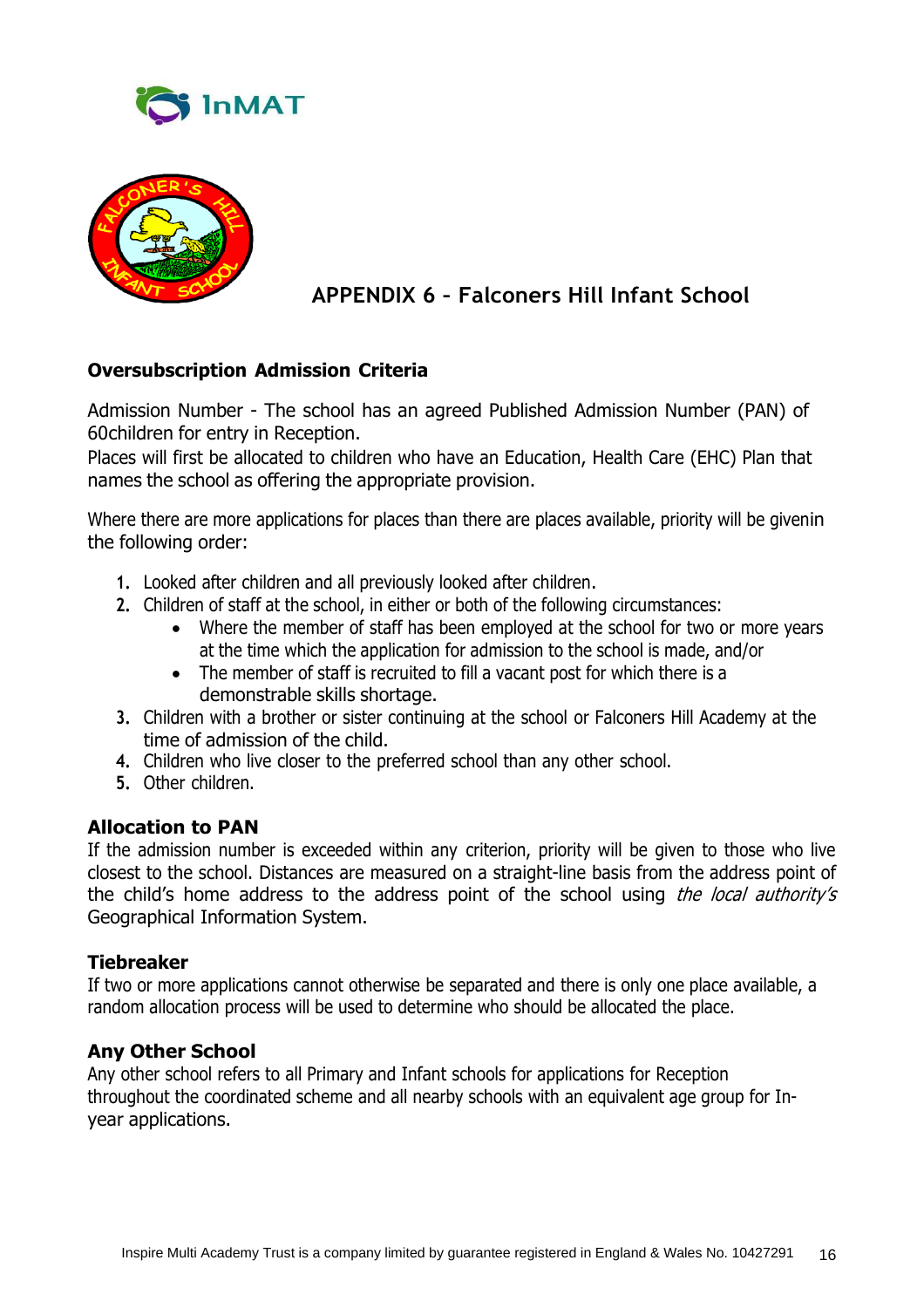



# **APPENDIX 7 – Standens Barn Primary**

# **Oversubscription Admission Criteria**

Admission Number - The school has an agreed Published Admission Number (PAN) of 60 children for entry in Reception.

Places will first be allocated to children who have an Education, Health Care (EHC) Plan that names the school as offering the appropriate provision.

Where there are more applications for places than there are places available, priority will be givenin the following order:

- **1.** Looked after children and all previously looked after children.
- **2.** Children of staff at the school, in either or both of the following circumstances:
	- Where the member of staff has been employed at the school for two or more years at the time which the application for admission to the school is made, and/or
	- The member of staff is recruited to fill a vacant post for which there is a demonstrable skills shortage.
- **3.** Children with a brother or sister continuing at the school at the time of admission of the child.
- **4.** Children who live closer to the preferred school than any other Primary school.
- **5.** Other children.

#### **Allocation to PAN**

If the admission number is exceeded within any criterion, priority will be given to those who live closest to the school. Distances are measured on a straight-line basis from the address point of the child's home address to the address point of the school using the local authority's Geographical Information System.

#### **Tiebreaker**

If two or more applications cannot otherwise be separated and there is only one place available, a random allocation process will be used to determine who should be allocated the place.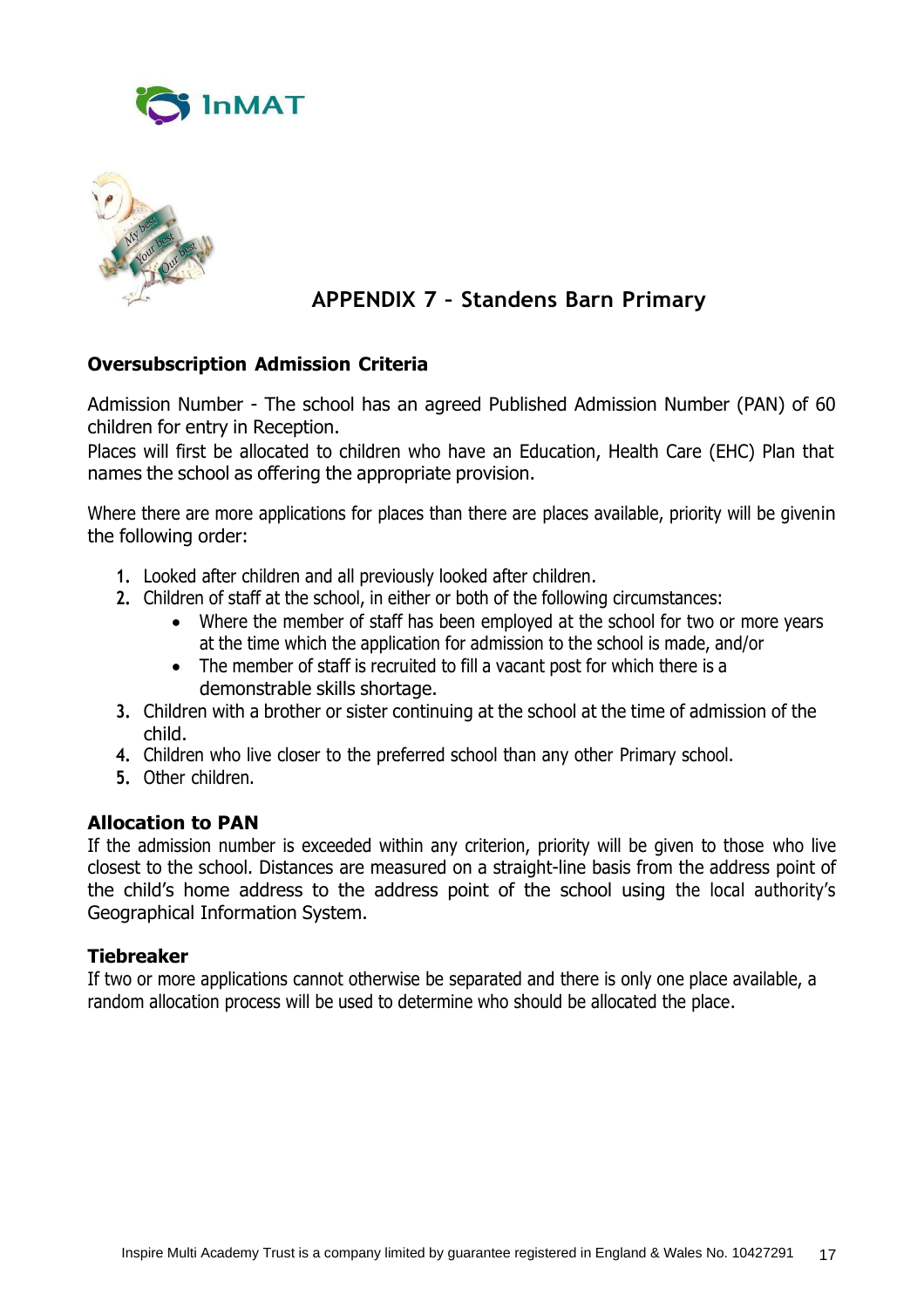



# **APPENDIX 8 – Little Harrowden Primary School**

# **Oversubscription Admission Criteria**

Admission Number - The school has an agreed Published Admission Number (PAN) of 30 children for entry in Reception.

Places will first be allocated to children who have an Education, Health Care (EHC) Plan that names the school as offering the appropriate provision.

Where there are more applications for places than there are places available, priority will be givenin the following order:

- **1.** Looked after children and all previously looked after children.
- **2.** Children of staff at the school, in either or both of the following circumstances:
	- Where the member of staff has been employed at the school for two or more years at the time which the application for admission to the school is made, and/or
	- The member of staff is recruited to fill a vacant post for which there is a demonstrable skills shortage.
- **3.** Children with a brother or sister continuing at the school at the time of admission of the child.
- **4.** Children who live in the defined area
- **5.** Other children.

# **Allocation to PAN**

If the admission number is exceeded within any criterion, priority will be given to those who live closest to the school. Distances are measured on a straight-line basis from the address point of the child's home address to the address point of the school using the local authority's Geographical Information System.

#### **Tiebreaker**

If two or more applications cannot otherwise be separated and there is only one place available, a random allocation process will be used to determine who should be allocated the place.

# **Defined Area (also known as linked or designated area/village):**

The defined area for Little Harrowden Primary is Great Harrowden, Little Harrowden, Orlingbury, and Finedon Sidings at Furnace Lane.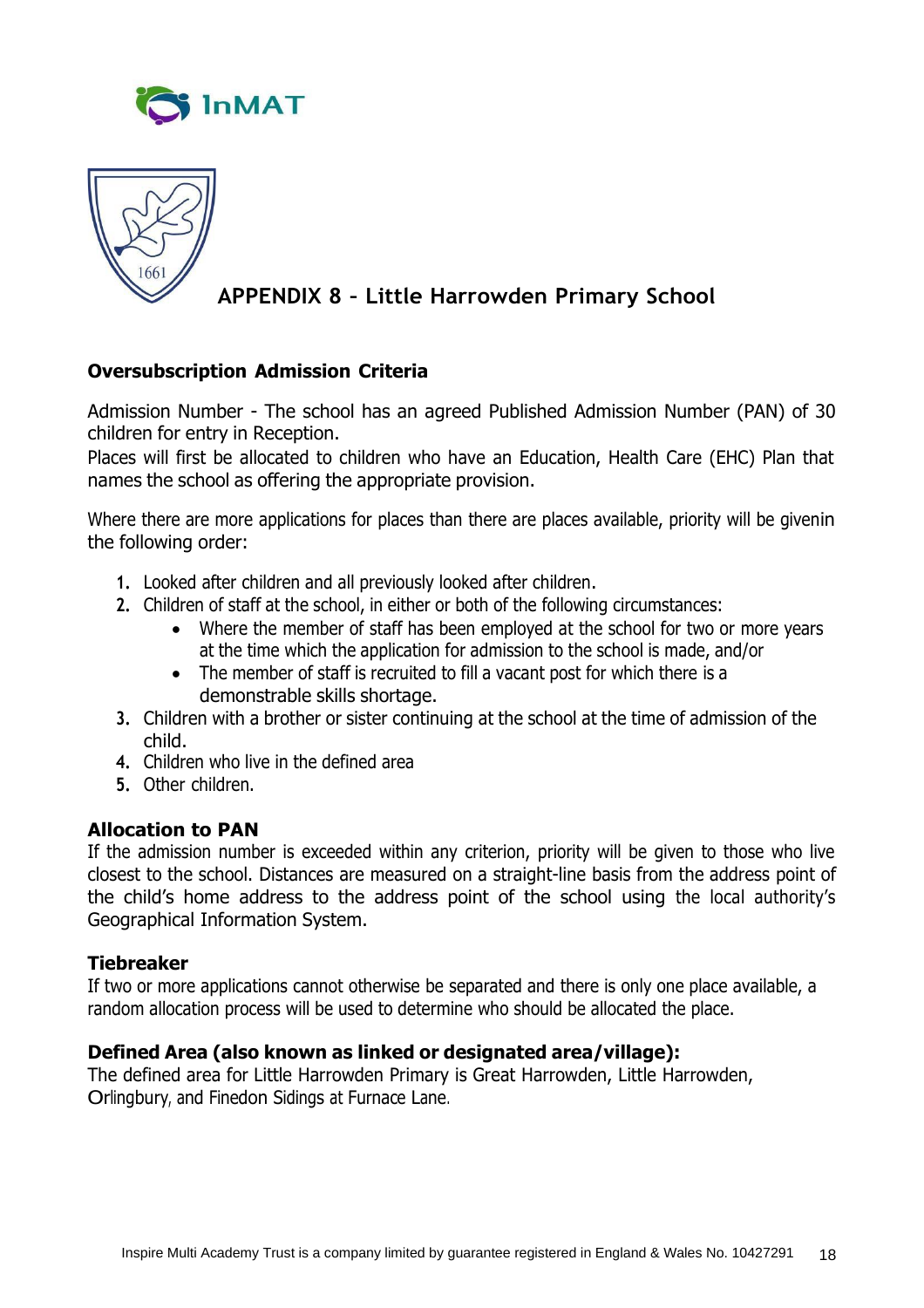



# **APPENDIX 9 – St James Infant School**

#### **Oversubscription admission criteria**

Admission Number- The school has an agreed Published Admission Number (PAN) of 60 children for entry in Reception.

Places will first be allocated to children who have an Education, Health Care (EHC) Plan thatnames the school as offering the appropriate provision.

Where there are more applications for places than there are places available, priority will be givenin the following order:

- **1.** Looked after children and all previously looked after children.
- **2.** Children of staff at the school, in either or both of the following circumstances:
	- Where the member of staff has been employed at the school for two or more years at the time which the application for admission to the school is made, and or
	- The member of staff is recruited to fill a vacant post for which there is a demonstrable skills shortage.
- **3.** Children with a brother or sister continuing at the school or The Abbey CE Junior School at the time of admission of the child.
- **4.** Children who live in the defined area
- **5.** Children who live closer to the school than any other school.
- **6.** Other children.

# **Allocation to PAN**

If the admission number is exceeded within any criterion, priority will be given to those who live closest to the school. Distances are measured on a straight-line basis from the address point of the child's home address to the address point of the school using the local authority's Geographical Information System.

#### **Tiebreaker**

If two or more applications cannot otherwise be separated and there is only one place available, a random allocation process will be used to determine who should be allocated the place.

# **Defined Area (also known as linked or designated area/village):**

The defined area for St James Infant School is Dodford and Norton.

**Any Other School -** Any other school refers to all Primary and Infant schools for applications for Reception throughout the coordinated scheme and all nearby schools with an equivalent age group for In-year applications.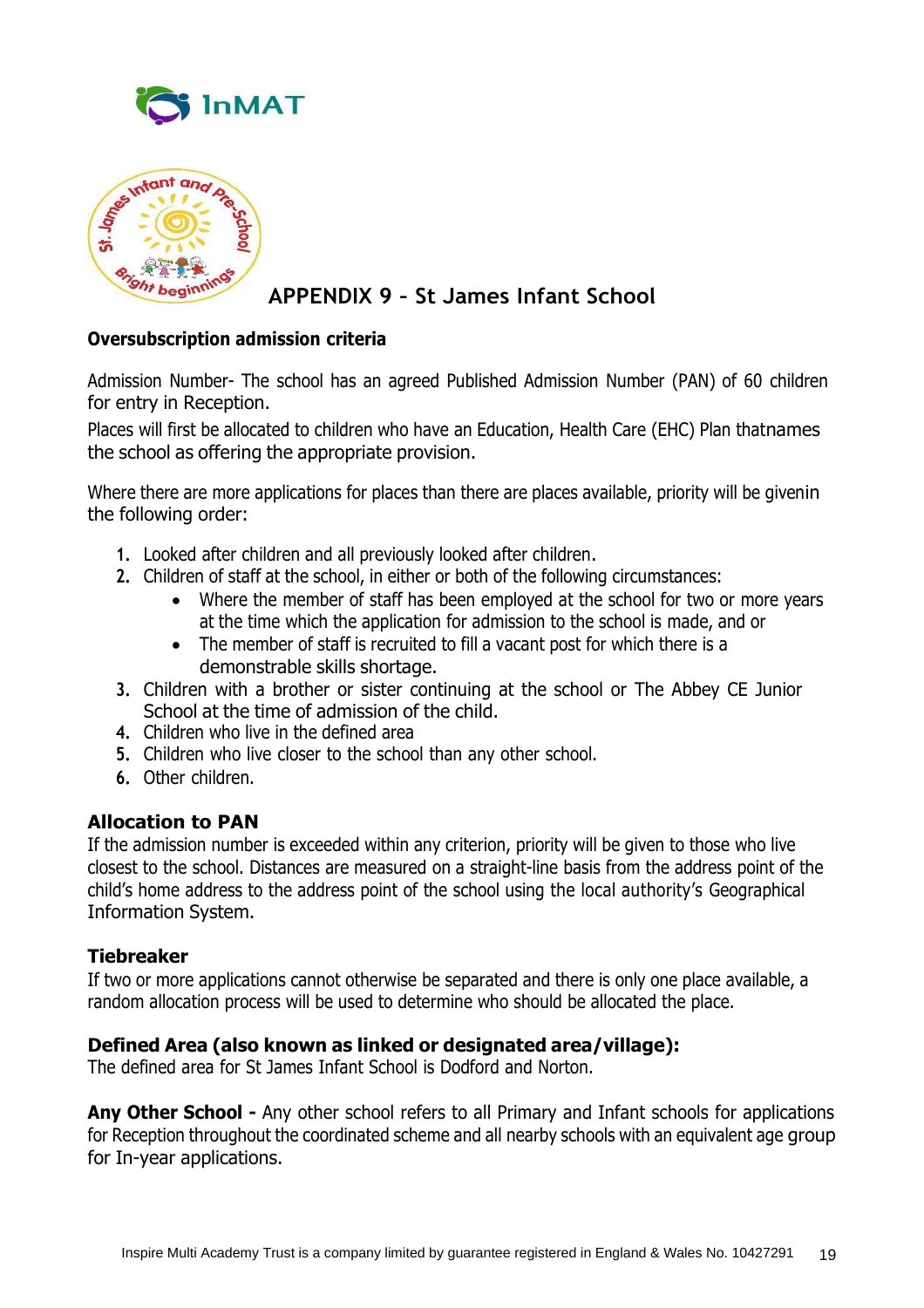



# **APPENDIX 10 – Kingsley Primary School**

#### **Oversubscription Admission Criteria**

Admission Number - The school has an agreed Published Admission Number (PAN) of 60children for entry in Reception.

Places will first be allocated to children who have an Education, Health Care (EHC) Plan that names the school as offering the appropriate provision.

Where there are more applications for places than there are places available, priority will be givenin the following order:

- 1. Looked after children and all previously looked after children.
- **2.** Children of staff at the school, in either or both of the following circumstances:
	- Where the member of staff has been employed at the school for two or more years at thetime which the application for admission to the school is made, and/or
	- The member of staff is recruited to fill a vacant post for which there is a demonstrableskills shortage.
- **3.** Children with a brother or sister continuing at the school at the time of admission of the child.
- **4.** Children who live closer to the preferred school than any other Primary school.
- **5.** Other children.

# **Allocation to PAN**

If the admission number is exceeded within any criterion, priority will be given to those who live closest to the school. Distances are measured on a straight-line basis from the address point of the child's home address to the address point of the school using the local authority's Geographical Information System.

# **Tiebreaker**

If two or more applications cannot otherwise be separated and there is only one place available, a random allocation process will be used to determine who should be allocated the place.